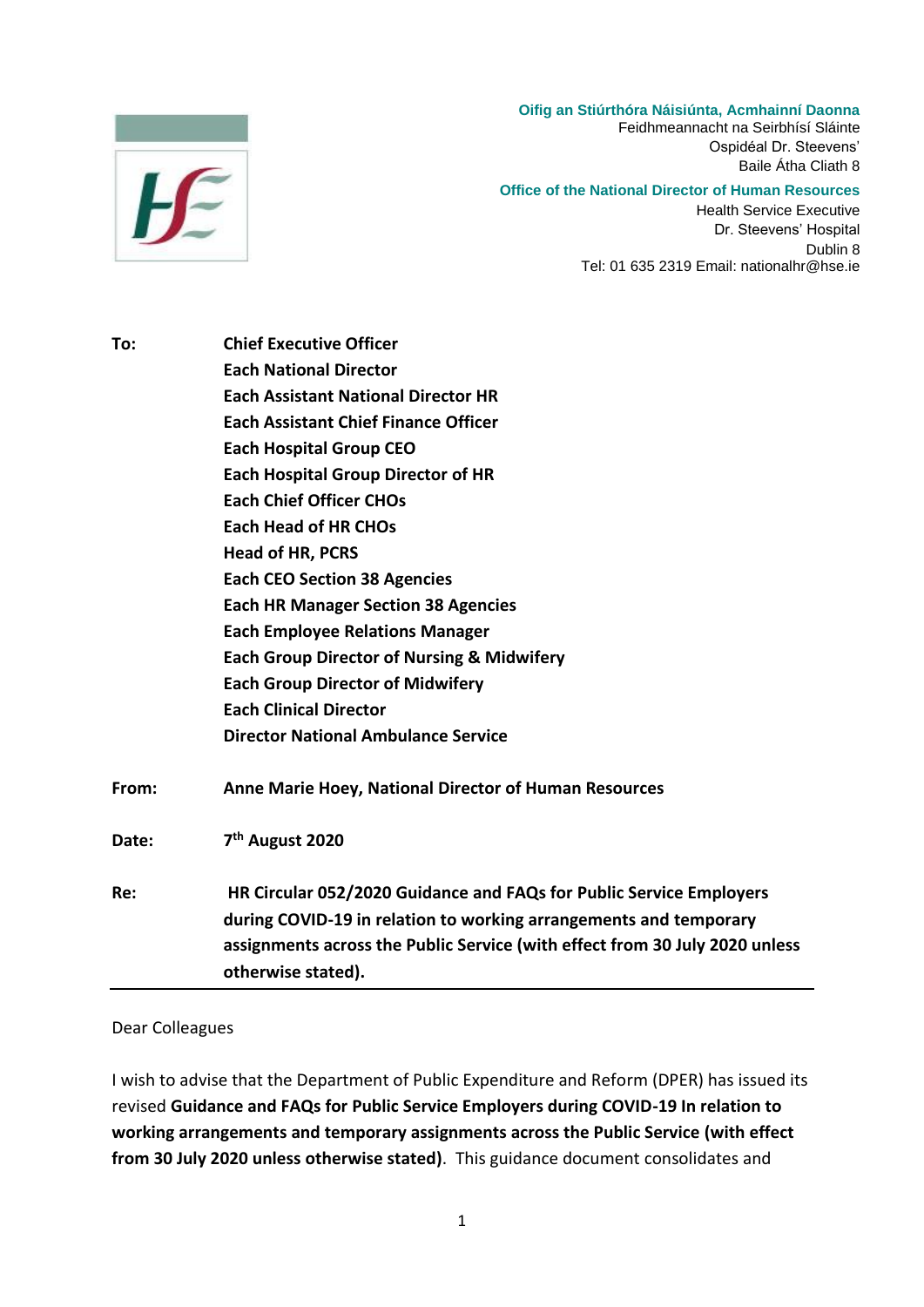supersedes previous guidance and FAQs issued by DPER relating to Civil and Public Service working arrangements and temporary assignments during COVID-19. The FAQs have been prepared to assist employees and management to understand the process, rules and expectations associated with work arrangements during the COVID-19 recovery period across the public service. A copy is attached at Appendix A.

The DPER Guidance and FAQs should be read in conjunction with this Circular. Please note that new FAQs are covered in the following sections of this Circular:

- Section 4: Temporary Assignment Scheme (Deactivation)
- Section 12: Leave Arrangements for Employees who return from non-essential travel overseas – COVID-19
- Section 15: Management of employee relations processes during COVID-19

# **1. Attendance in the workplace during COVID-19**

1.1 The recovery of society and the economy is a priority for the public service. Public health service employees will be required to return to the employer's work premises when and as necessary and deemed appropriate by their employer.

As set out in the **Roadmap For Reopening Society and Business,** remote working should continue where possible. Home working will continue as and when deemed appropriate by the employer. Any continuation of home working must be balanced with the requirement to continue to provide the most effective and efficient services to the public.

1.2 Employers need to ensure that all workplaces have implemented robust return to workplace procedures, where not already in place, and that all procedures comply with the Roadmap and Protocol. These procedures should be clearly communicated to employees. The Protocol sets out the steps employers need to take in order to ensure the employer's work premises is safe during COVID-19. The HSE's approach to the implementation of the Return to Work Safely Protocol can be found [here.](https://healthservice.hse.ie/staff/coronavirus/safety-in-the-workplace/managing-employees-return-to-work-safely1.html) There are a number of steps in preparing for employees returning to work. These are:

- 1. Appoint and train a COVID-19 Lead Worker Representative and COVID-19 Response Manager
- 2. Update existing safety statements
- 3. Review existing risk assessments and identify new risks
- 4. Develop a COVID -19 site response plan
- 5. Employees complete a pre-return to work questionnaire
- 6. Organise COVID-19 induction training for staff

Consultation and communication with staff is essential at every stage.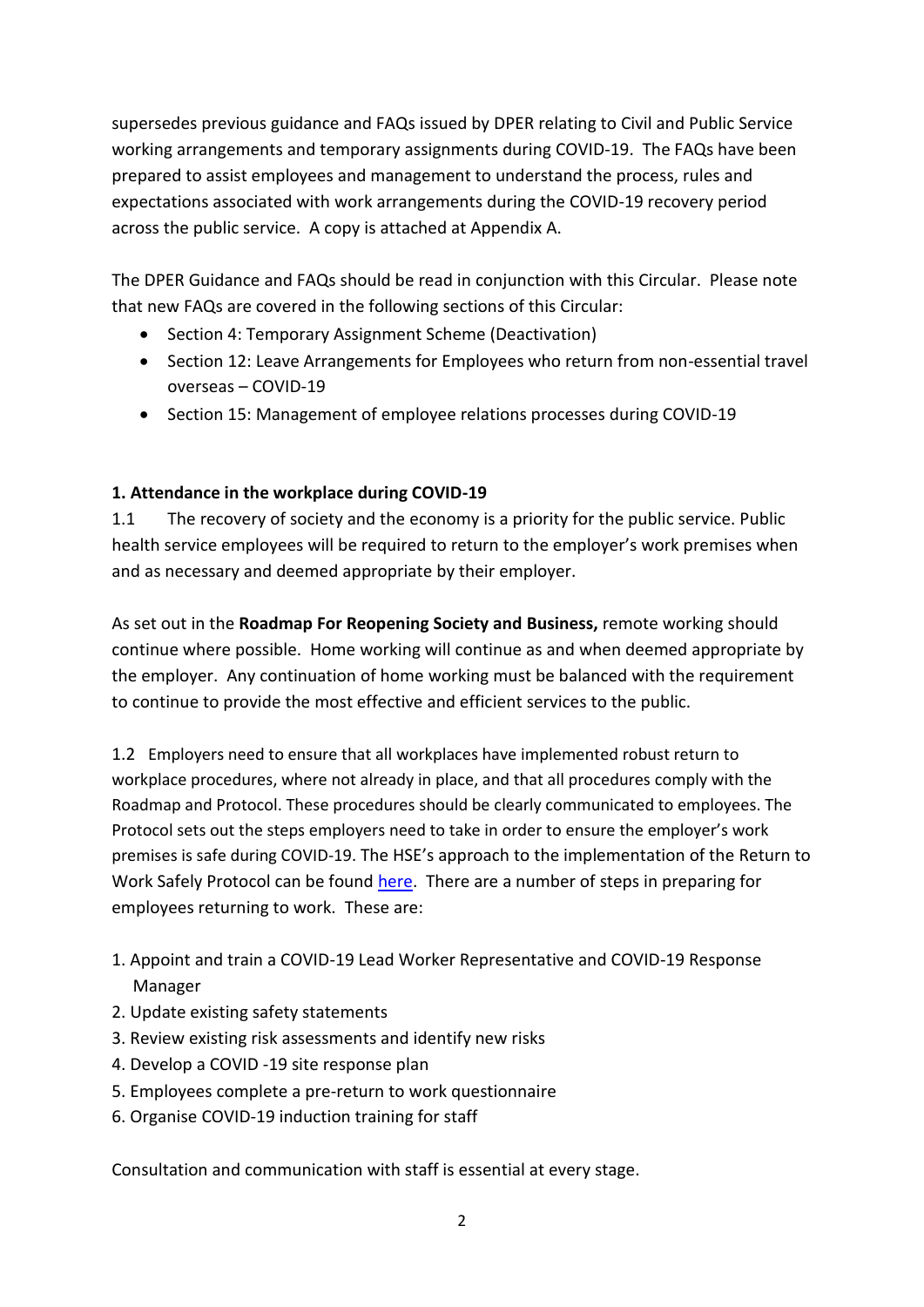1.3 Some workplaces have been open and employees providing services in the workplace throughout the restrictions. Employers should ensure that the Return to Work Safely Protocol is reviewed for any additional issues that should be considered to ensure compliance with the Protocol for those employees who are already working on-site.

1.4 The Return to Work Safely Protocol outlines that all employees have a critical role in ensuring that appropriate procedures are followed to suppress COVID-19 in the workplace. It is incumbent on all employees returning or who have returned to the workplace to fully comply with their organisation's COVID-19 response plan. The Protocol requires that each workplace should appoint at least one lead worker representative who will assist and represent employees and together with the employer is responsible for ensuring safety measures are being followed. Lead worker representatives should be clearly identifiable, and employers should ensure they receive the necessary training to carry out the role. Cooperation between employees, the lead worker representative(s) and the employer are fundamental to ensuring that the measures are adhered to, including maintaining contact logs, completing induction training and answering the pre-return to work questions. HSE HR Memo dated 22 July 2020 sets out the principles for the nomination and appointment of Lead Worker Representative(s) which were agreed with the Health Service Trade Union Group.

1.5 The pre-return to work form is one of the measures in the Return to Work Safely Protocol designed to assist with the safe return to the workplace following the COVID-19 lockdown. Any employees who were not present in the workplace prior to the introduction of the Protocol on 9 May 2020 are required to complete a Return to Work Form. The form must be completed at least three days before an initial return (the three day timeframe can include rest days). Whilst the form is only to be completed once, for those who have not returned prior to 9 May, employees should have regard to any changes in their circumstances in relation to the questions and notify their manager/HR if there are any changes.

Managers will need to review the questionnaires to ensure it is safe for their staff to return to work.

1.6 It should be noted that the contents of the pre-return to work form is considered special category data under the General Data Protection Regulations (GDPR). Accordingly, appropriate safeguards must be put in place to ensure that the process for collection, processing and storing of the information is proportionate and secure<sup>1</sup>. The form should be destroyed upon the employee's return to the work premises. Employers may wish to keep a log of employees who have completed the form for audit purposes. Any such log must not contain special category personal data.

A HSE pre return to work form is available [here.](https://healthservice.hse.ie/filelibrary/coronavirus/pre-return-to-workplace-form-covid19.docx) Further guidance and advice on the occupational safety and health implications of the Return to Work Safely Protocol, is available on the [National Health and Safety Function webpages.](https://www.hse.ie/eng/staff/safetywellbeing/healthsafetyand%20wellbeing/safetystatementsandriskassessments.html)

**.** 

<sup>1</sup> https://dataprotection.ie/en/news-media/blogs/data-protection-and-covid-19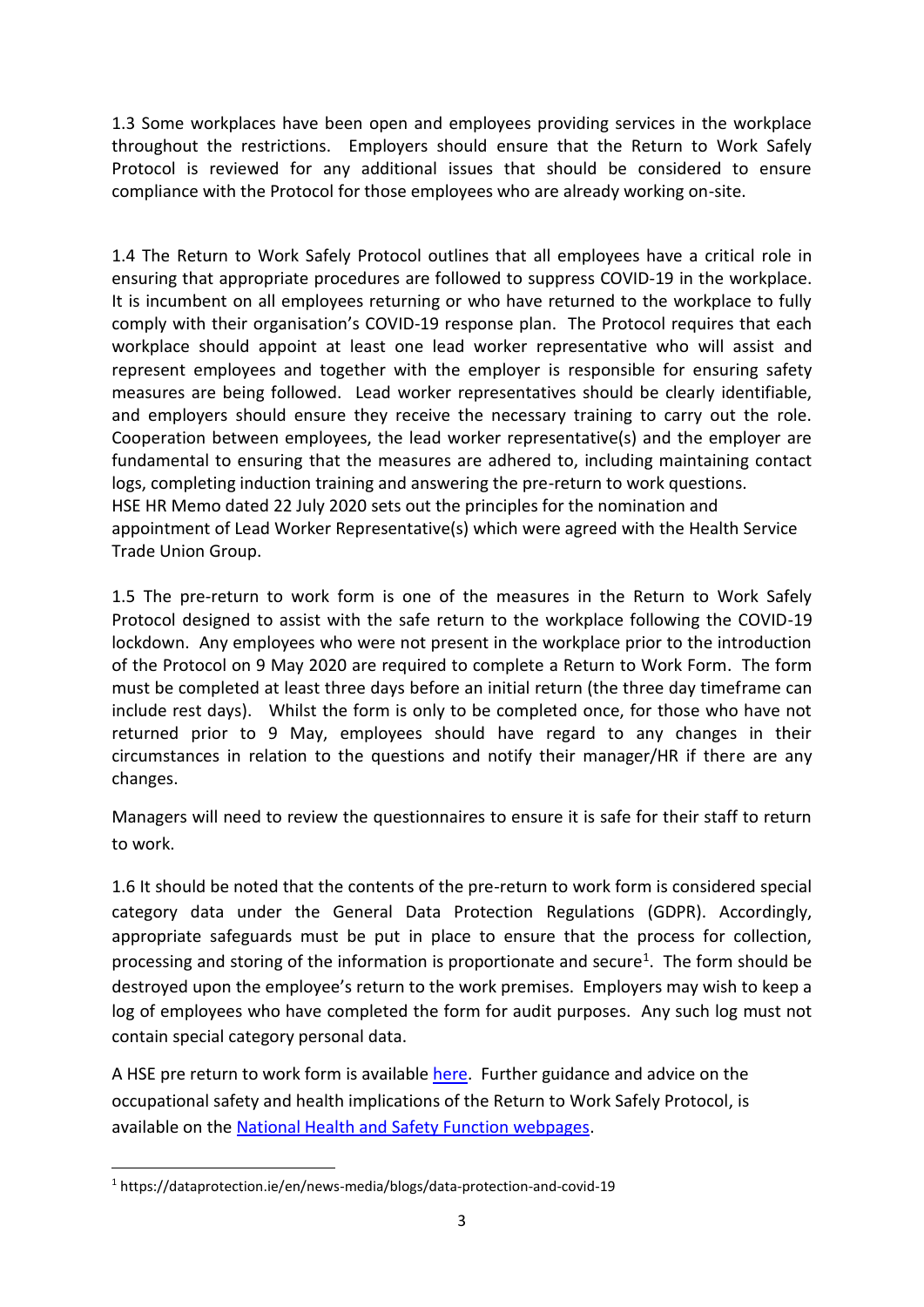1.7 Whilst the Protocol notes that temperature testing should be implemented in line with public health advice, the HSE currently does not recommend temperature testing in the workplace, with the exception of certain healthcare settings. If undertaken, the results of temperature testing are considered special category data under GDPR.

# **2. Employees who are identified as being at very high risk (extremely vulnerable) and are advised to cocoon**

2.1 The HSE has identified a category of persons who are at very high risk and the details of this group are available [here.](https://www2.hse.ie/conditions/coronavirus/people-at-higher-risk.html#very-high-risk) The advice for this group is to cocoon and advice on this is available [here.](https://www2.hse.ie/conditions/coronavirus/cocooning.html) Employees should declare to their manager if they believe that they are at very high risk of COVID-19. If a manager is unsure whether or not an employee falls into the very high risk category, they should seek advice from their local Occupational Health service.

2.2. Please refer to the HSE's Occupational Health guidance documents: *(i) Pregnant Healthcare Workers, Very High Risk (Vulnerable) Healthcare Workers and High Risk (Other Pre-Existing Disease) Healthcare Workers Version 6.1*. *(ii) Guidance on Fitness for Work of Healthcare Workers in the higher risk categories* 

Occupational Health guidance documents for COVID-19 are available from the HSE's website [here.](https://www.hse.ie/eng/staff/workplace-health-and-wellbeing-unit/covid-19-guidance/) 

2.3 Employees deemed to be very high risk and advised to cocoon should be facilitated to work from home to the maximum extent possible. Where an employee is very high risk, is cocooning, and working from home in their current role is not feasible, then they may be assigned work outside their usual core duties/given a new role.

2.4 It is the responsibility of employers/managers to provide practical support and assistance to ensure that employees are kept engaged and provided with suitable work. As employees in this situation may be assigned alternative duties, they will continue to be paid their normal basic salary and fixed allowances (where applicable) pending identification/assignment of appropriate duties. Employees in this situation are considered to be available for duty and therefore should **not** be treated as being on special leave with pay for COVID-19, ordinary sick leave, annual leave or any other type of leave (unless such leave was already pre-booked/confirmed in the normal manner).

# **3. Employees who are at high risk for serious illness from COVID-19**

3.1 On the basis of service needs, employers should identify the employees whose roles require them to attend the work premises. Employers are working to implement measures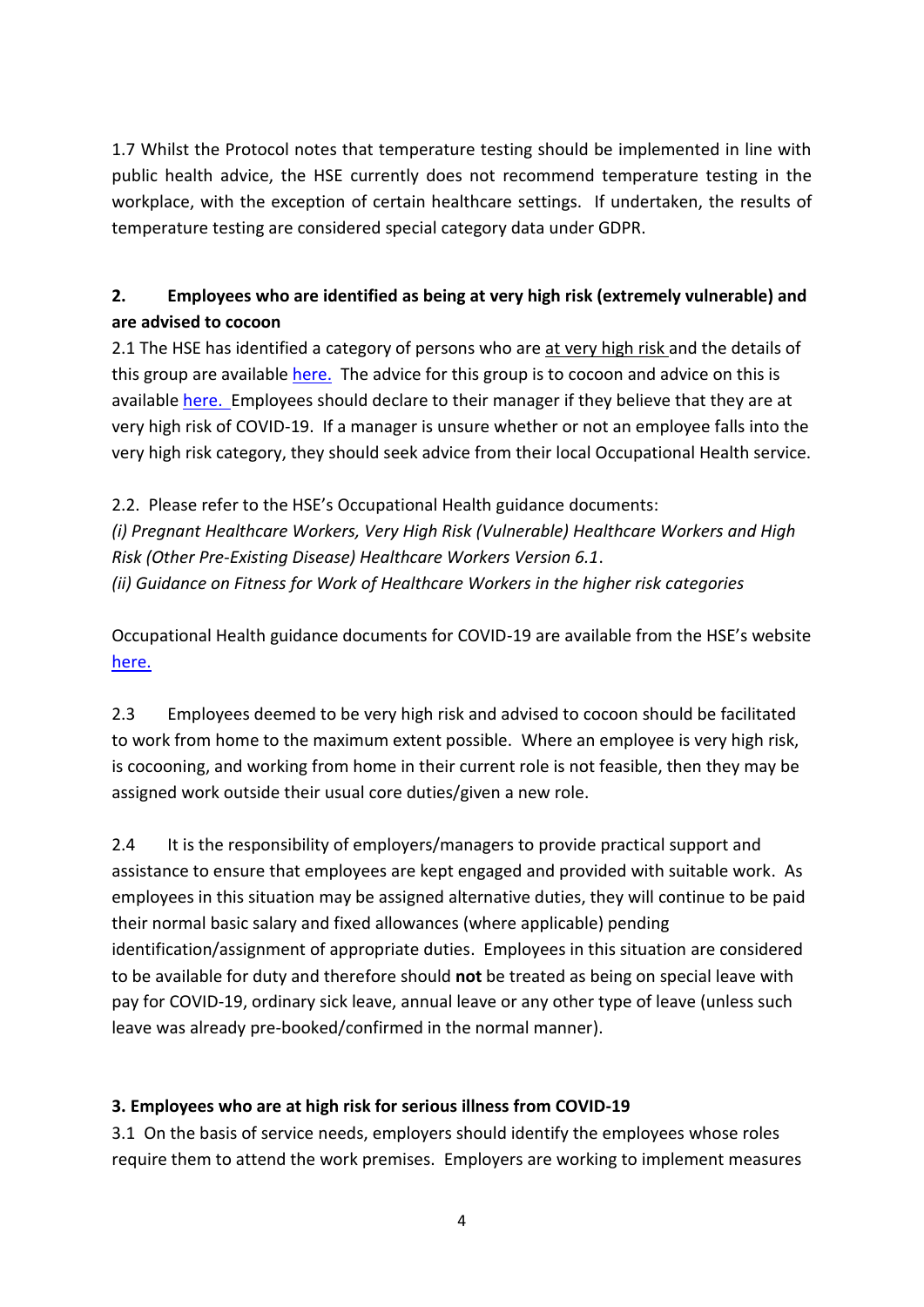to ensure the safety of the workplace for all employees, as provided for in the Return to Work Safely Protocol. High risk employees should attend the work premises and, in accordance with HSE advice, employees in the high risk category should take extra care to practise social distancing where possible and wash their hands regularly and properly. Appropriate measures may need to be considered for employees in the high risk category in the work premises where maintaining social distancing is difficult. Please refer to the HSE's Occupational Health *Guidance on Fitness for Work of Healthcare Workers in the higher risk categories* [here.](https://www.hse.ie/eng/staff/workplace-health-and-wellbeing-unit/covid-19-guidance/guidance-on-fitness-for-work-of-healthcare-workers-in-the-higher-risk-categories.pdf)

## **New 4. Temporary Assignment Scheme (TAS)**

4.1 As organisations move back towards resuming business as usual, it has been decided to deactivate the operation of the TAS, with the facility to reactivate quickly should the need arise to meet a resurgence of COVID-19. In line with this advice, communications have already issued to each HSE manager with temporary assignees from the scheme, coordinated via the National Redeployment Office, on the deactivation arrangements. In the event of reactivation of the TAS, the arrangements under HSE HR Circular 022/2020 will apply. The local arrangements between Higher Education Institutes and services will continue to be managed outside of this scheme.

## **5. COVID-19 Special Leave with Pay Arrangements**

5.1 The COVID-19 special leave with pay arrangements apply to public servants only. Employers/managers will need to determine which workers fall into the category of public health service employees. Managers are required to refer to the updated DPER FAQs to determine which employees are eligible for special leave with pay for COVID-19.

5.2 Special leave with pay while absent from work due to COVID-19 is based on basic salary and fixed allowances only and excludes unsocial hours premium payments. The total payment is made by the employer. *Public servants who can avail of the special leave with pay for COVID-19 are excluded from claiming the special DEASP COVID-19 illness benefit payment*. Any instances of public health service employees found to be in receipt of both special leave with pay and the COVID-19 illness benefit will be subject to disciplinary action and the appropriate amount shall be recouped from his/her salary.

5.3 Employees are **not** entitled to days in lieu of any public/bank holidays that occur whilst in receipt of special leave with pay for COVID-19.

5.4 Special leave with pay for COVID-19 will only apply when an employee is advised to self-isolate **and** is displaying symptoms of COVID-19, or had a positive test. Appropriate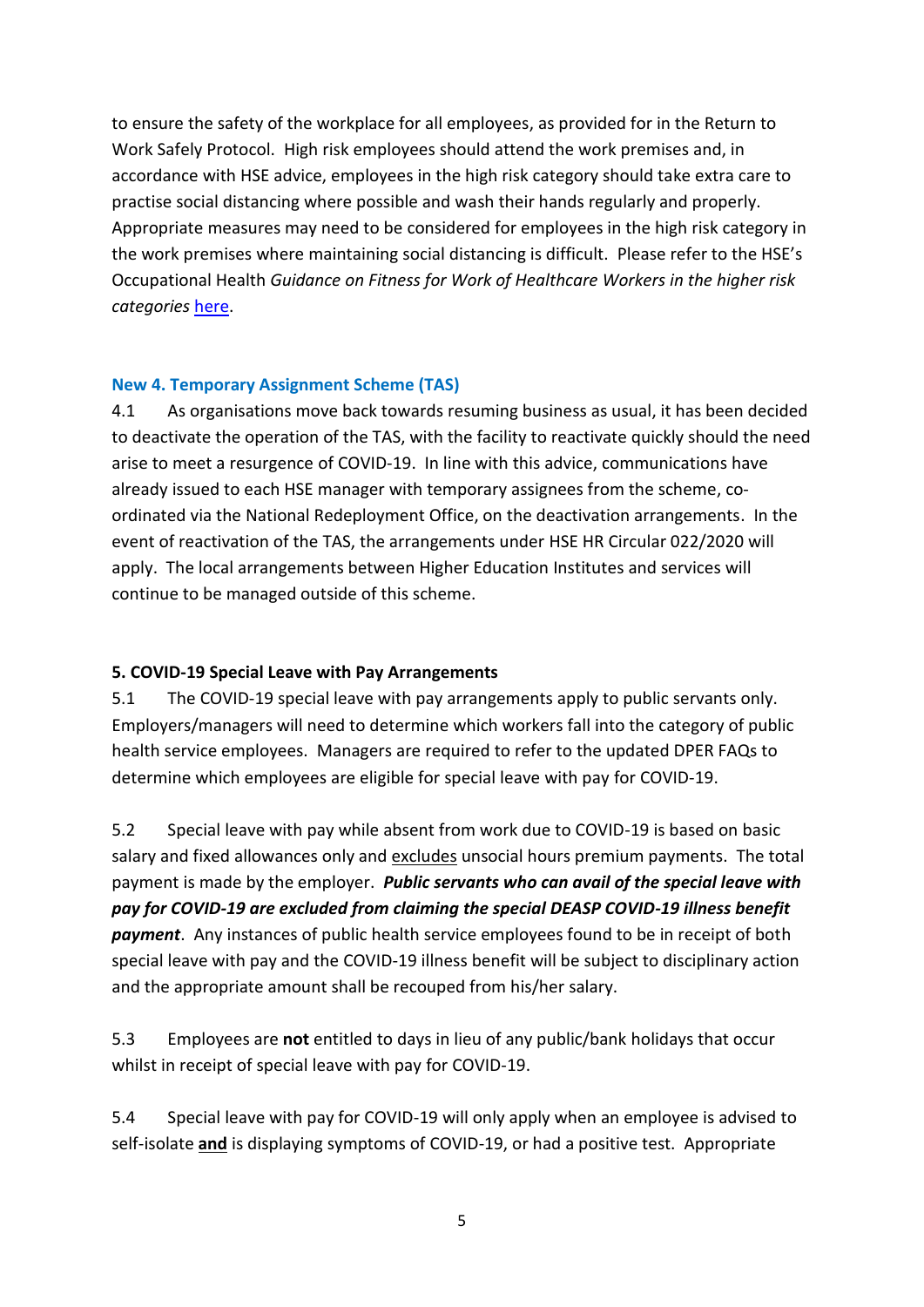medical/HSE confirmation/advice of the need to self-isolate and/or a diagnosis of COVID-19 will be required.

5.5 Special leave with pay only applies to periods of medically/HSE recommended selfisolation, and also to medical diagnoses of COVID-19 infection *where the employee is not well enough to work from home*. The HSE sets out the latest criteria for self-isolation [view](https://www2.hse.ie/conditions/coronavirus/self-isolation-and-limited-social-interaction.html)  [here.](https://www2.hse.ie/conditions/coronavirus/self-isolation-and-limited-social-interaction.html) Special leave with pay to eligible employees will apply for the number of days advised by the HSE/doctor. An employee is required to adhere to medical or HSE advice.

5.6 If an employee who is self-isolating due to COVID-19 symptoms receives a **positive test result**, the special leave with pay for COVID-19 will continue to apply based on the employee's medical certification. Please note that the total period for which special leave with pay for COVID-19 may be granted in these circumstances is not limited to 14 days.

5.7 If an employee who is self-isolating due to COVID-19 symptoms receives a **negative test result**, the special leave with pay for COVID-19 will cease to apply from the date that the test result is received. If the employee is unfit to return to work due to a non-COVID-19 illness, the normal sick leave scheme and rules will apply for the remainder of the absence.

5.8 The general principles applying to the management of sick leave, as outlined in the HSE's *Managing Attendance Policy and Procedure* and *HSE Rehabilitation of Employees Back to Work after Illness or Injury Policy*, will continue to apply. This includes the requirement for managers and employees to maintain regular contact during the period of special leave with pay. Both policies are available [HERE.](https://www.hse.ie/eng/staff/resources/hrppg/rehabilitation-of-employees-back-to-work-after-illness-or-injury.html) Section 38 organisations should refer to their relevant HR policies and procedures.

5.9 When granting special leave with pay, health service employees are expected to comply at once with any directions which may be given by his/her employer and to take all practicable steps to resume duty as soon as possible. Otherwise, unless adequate reason is shown for non-compliance, the question of withholding pay will arise.

5.10 In the event of non-compliance with the provisions of special leave with pay (including the requirement to provide bona fide confirmation of self-isolation/diagnosis of COVID-19) the disciplinary procedure may be invoked.

# **6. Recording of medical/HSE advice to self-isolate**

6.1 The DPER FAQs state that appropriate medical/HSE confirmation of the need to selfisolate and/or a diagnosis of COVID-19 will be required. In the event that written confirmation is not available, the recording of medical or HSE advice to self-isolate will take the form of a self-declaration. This does not mean that employees can voluntarily choose to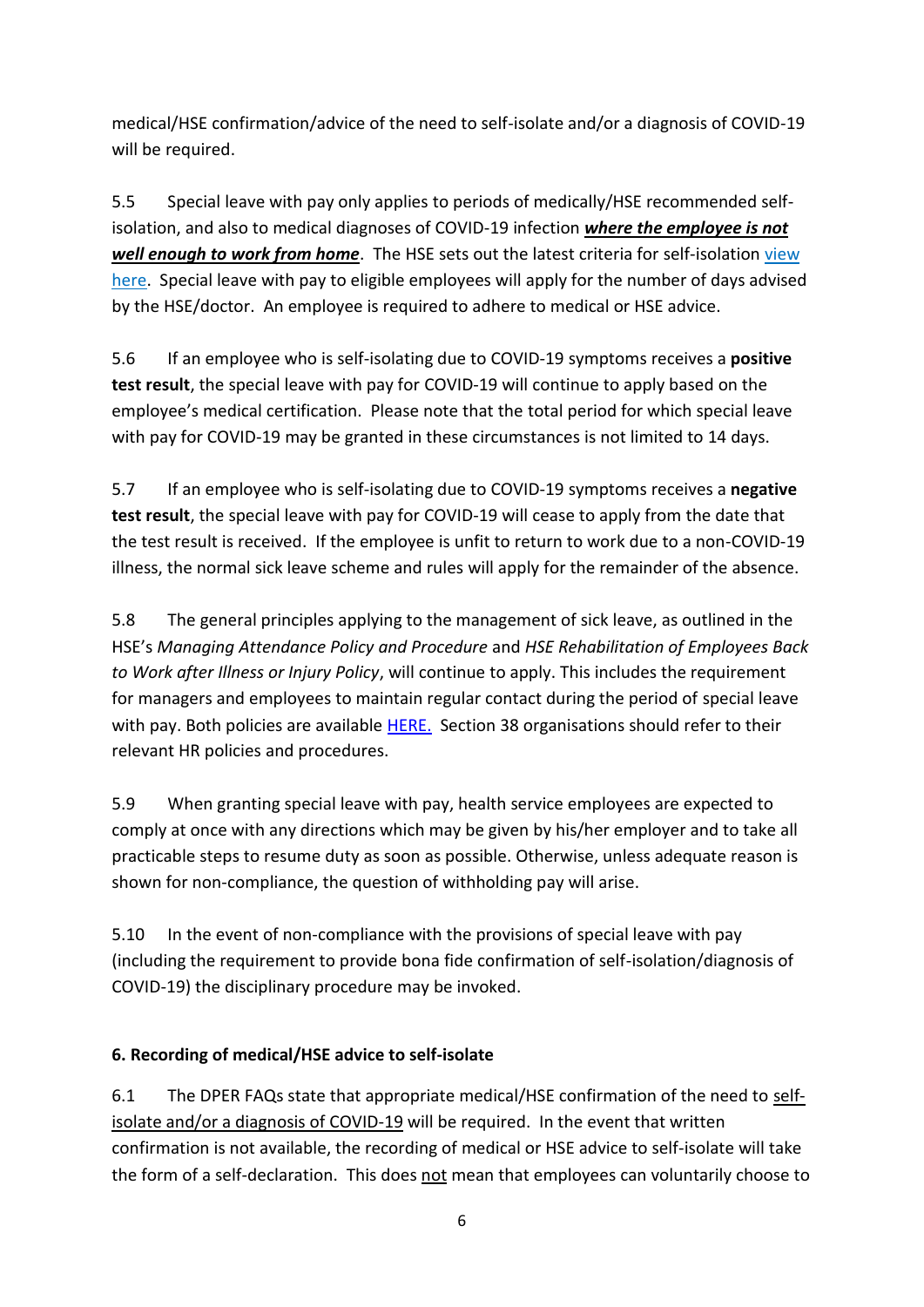self-isolate. Medical/HSE advice will be required, however the reporting of same will take the form of a self-declaration where the employee does not have access to written medical certification. In such cases the employee will be required to complete the *Self-Declaration Form for Special Leave with Pay* and submit to his/her manager for approval. Please ensure that the following information is distributed to managers and employees:

- Procedure for public health service employees and managers for absences due to COVID-19 – **Appendix B.**
- COVID-19 Self-Declaration Form for Public Health Service Employees for Special Leave with  $Pay<sup>2</sup> - Appendix C.$

# **7. Recording Special Leave with Pay for COVID-19**

7.1 Special leave with pay for COVID-19 is being used in place of normal sick pay for public servants and should be recorded separately as **"Covid-19 Paid Leave"**. This separate classification is important for the following reasons:

- (i) to ensure that periods of COVID-19 absences covered by special leave with pay do not impact on an employee's entitlements under the public service sick leave scheme, and
- (ii) to comply with DPER/Department of Health directions to provide an aggregate summary of data/costings for the public health sector. The HSE and each Section 38 employer is required to ensure that relevant data<sup>3</sup> and all expenditure in relation to special leave with pay for COVID-19 can be tracked separately in order to ensure that all exceptional spending on COVID-19 within the health sector is capable of being identified and reported on at national level.

7.2 Please refer to *HR Circular 038/2020* and related documentation on national collection of data for COVID-19.

7.3 Any non-COVID-19 illness will be recorded as ordinary sick leave and the usual rules governing the public service sick leave scheme will apply.

# **8. Return to the workplace post having had COVID-19 infection**

 $\overline{\phantom{a}}$ 

8.1 Please note that this FAQ relates to a return to work in the workplace. These arrangements do not preclude employees from returning to work at home at an earlier stage if this is feasible, depending on the situation of each case.

 $2$  This Form is intended solely for those employees who meet the criteria for special leave with pay as set out in the DPER FAQs but do not have access to medical certification.

<sup>3</sup> [https://dataprotection.ie/en/news-media/blogs/data-protection-and-covid-19](https://scanmail.trustwave.com/?c=17268&d=9rzp3v4FR3jAbN5BM0RIvu61Yx6DzHDzEdxdPN7wZg&s=343&u=https%3a%2f%2fdataprotection%2eie%2fen%2fnews-media%2fblogs%2fdata-protection-and-covid-19)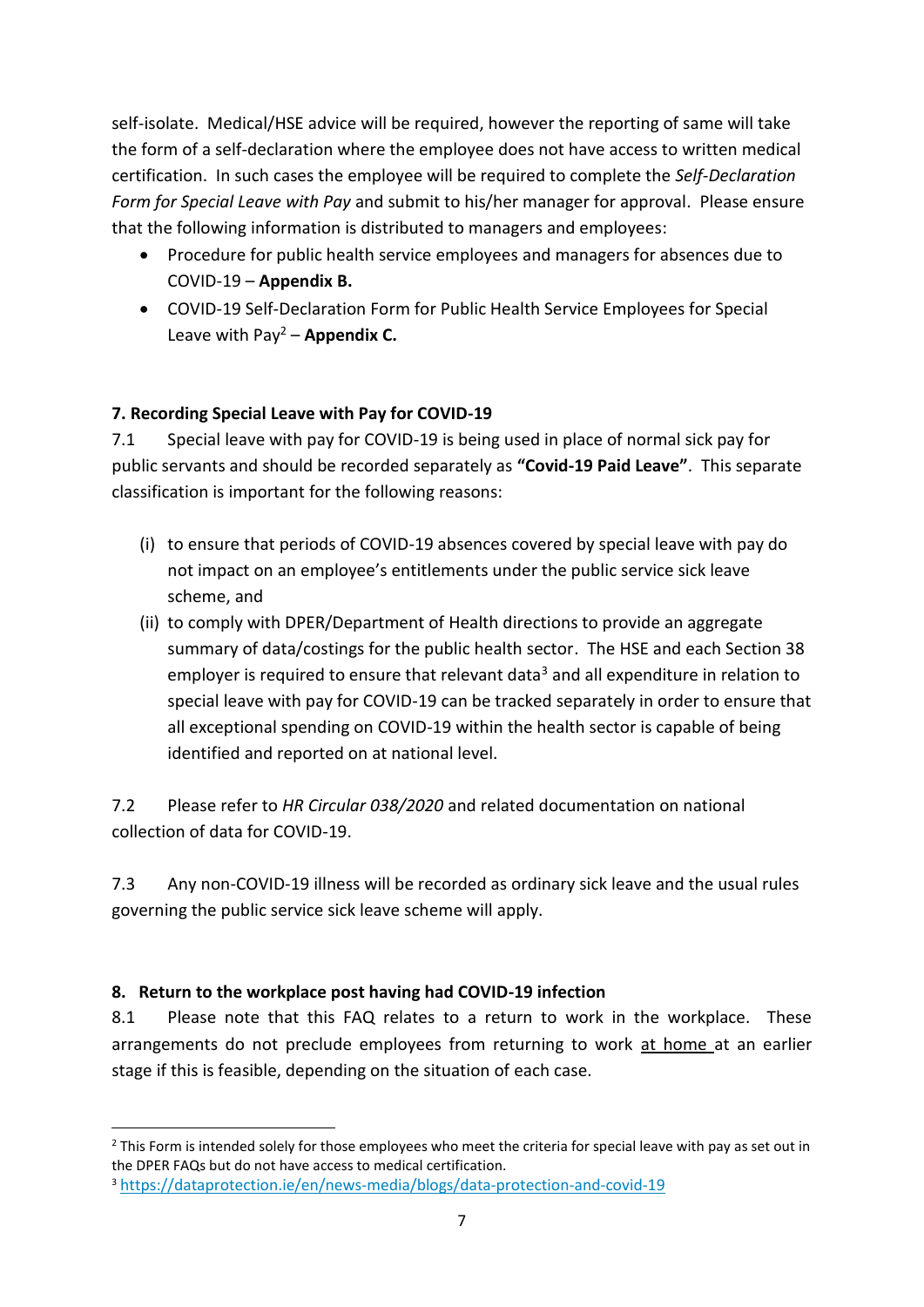8.2 The HSE advises that in cases of confirmed COVID-19 infection, an employee needs to be 14 days post onset of symptoms and also 5 days fever free (which may run concurrently) before returning to the workplace. Please note that the 14 days is

- (i) from the date of onset of symptoms, if the employee was **symptomatic**, and not the date of receiving a positive COVID-19 test result; and
- (ii) from the date of the swab being carried out, if the employee was **asymptomatic**  during the course of self-isolation, and not the date of receiving the positive test result.

## **9. Employees with caring arrangements**

# 9.1 Arrangements for childcare for essential healthcare workers

*This FAQ is in place until 24 August 2020.*

In circumstances where one parent/guardian/partner is an essential healthcare worker, the other parent/guardian/partner will be supported by their public sector employer to remain at home to care for the child(ren) so as to ensure that the essential healthcare worker is able to go to work. Managers should engage with relevant employees in this regard so that appropriate arrangements can be put in place. In the first instance, flexible working arrangements will be put in place for the other parent/ guardian/partner such as working from home or working adjusted hours/ shifts. Though not anticipated, in the event that flexible arrangements do not allow the essential healthcare worker to attend work it will be dealt with on a case by case basis.

9.2 There is no special paid leave available for COVID-19 caring arrangements during this time. Flexible working may be considered on a case-by-case basis, including working from home and/or working adjusted hours based on service needs.

9.4 Any employee who wishes to avail of existing leave allowances during this time should submit their request to their manager in the normal manner. This includes annual leave, parental leave and other leave schemes to which the employee may be entitled. Managers should consider such requests in light of service requirements and the employee's particular circumstances.

## **10. Employees who live with 'high risk' individuals**

10.1 Employees who live with very high risk individuals should attend the work premises and should follow the HSE guidelines to protect themselves and to minimise risk of transmission. The implementation of the Return to Work Safely Protocol is intended to minimize the risk of transmission in the workplace.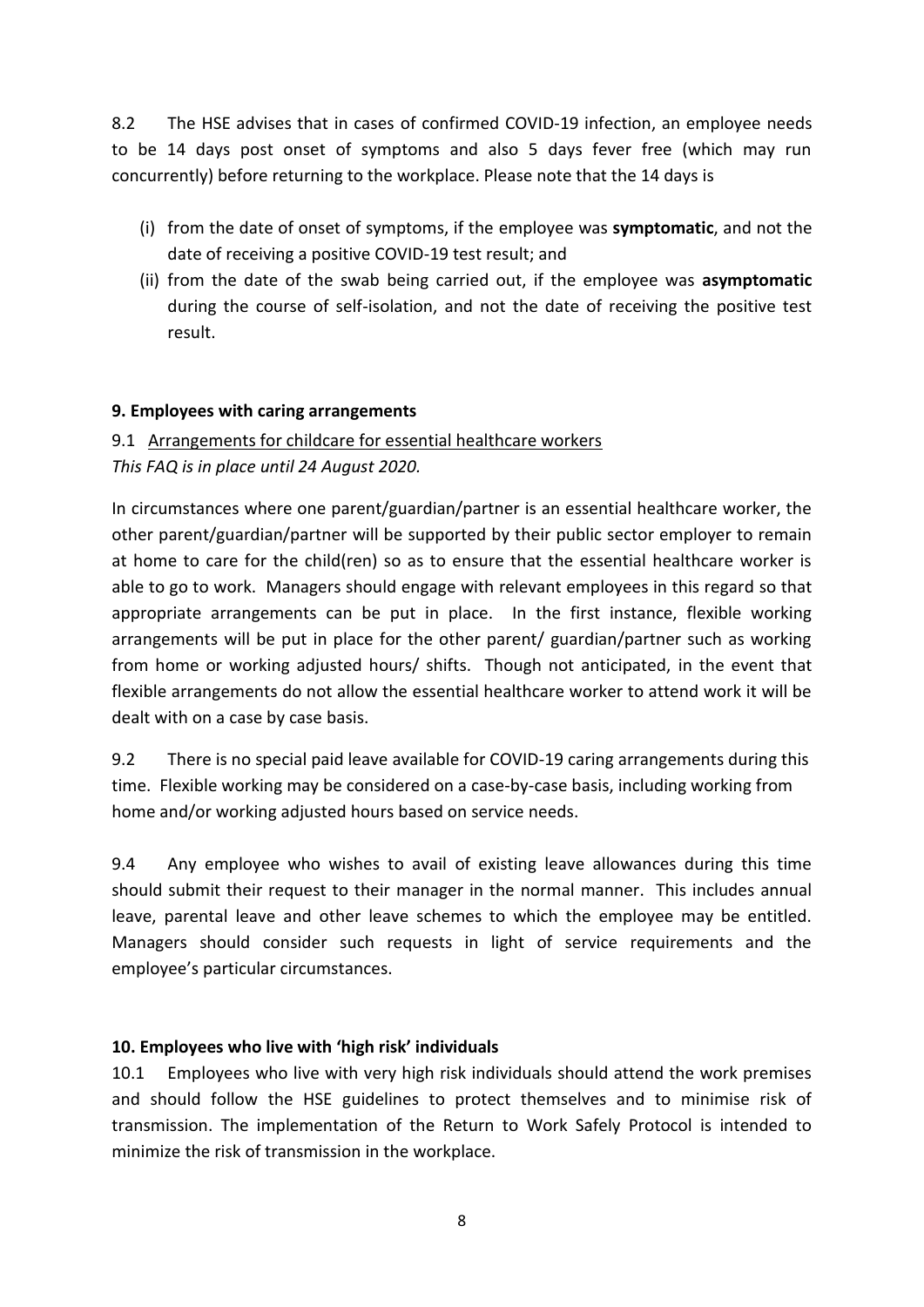## **11. Availing of annual leave during COVID-19**

Managers should ensure to the maximum extent possible that employees continue to avail of their total annual leave entitlement within the current leave year, subject to essential service requirements. Managers should forward plan based on service needs and consult with their employees on the scheduling of annual leave throughout the current annual leave year. This is to ensure that employees are afforded an opportunity to avail of their annual leave entitlement for health and safety reasons, in line with the Organisation of Working Time Act 1997. It is also important to ensure that annual leave is taken to avoid the unnecessary accumulation/carryover of untaken leave, which may have an impact on service continuity at a later date. Managers are required to ensure that, at a minimum, employees avail of their statutory annual leave entitlement and the carryover of leave (where deemed appropriate) is subject to service needs and prior management approval.

Please refer to National HR memo dated 25 May re *COVID-19 Annual Leave.*

# **NEW 12. Leave Arrangements for Employees who return from non-essential travel overseas – COVID-19**

12.1 The Government has advised that the safest thing to do is not to travel overseas.

Anyone coming into Ireland (apart from Northern Ireland and individuals arriving in Ireland from locations with a security rating of normal precautions "green"), is required to restrict their movements for 14 days. Responsibility to provide for the period of restricted movement arising from non-essential travel overseas is a matter for each individual employee. In order to protect public health, employees are required to advise their manager of any intention to travel overseas.

Where there is an intention to travel overseas, all employees must make provision by way of an annual leave or unpaid leave application for the additional period of restricted movement. This arrangement is applicable to all civil and public servants regardless of whether they can work from home.

Should an employee return from a "green" country there will be no requirement to restrict their movements. However, employees should continue to notify their manager of their intention to travel overseas as the security rating of countries will be regularly reviewed and may change. *Employees should be aware that whatever restricted movement requirements are in place on their date of return to Ireland will apply to them*. Employees should be advised to log on to [www.dfa.ie](https://www.dfa.ie/ie/) immediately prior to their return to Ireland to ensure they are fully apprised of any changes to the security rating of countries, and any necessary requirement to restrict their movements.

Please also refer to HSE HR Circular 49/2020 linked [here.](https://www.hse.ie/eng/staff/resources/hr-circulars/hr-circular-049-2020-leave-arrangements-for-employees-who-return-from-non-essential-travel-overseas-covid-19.html)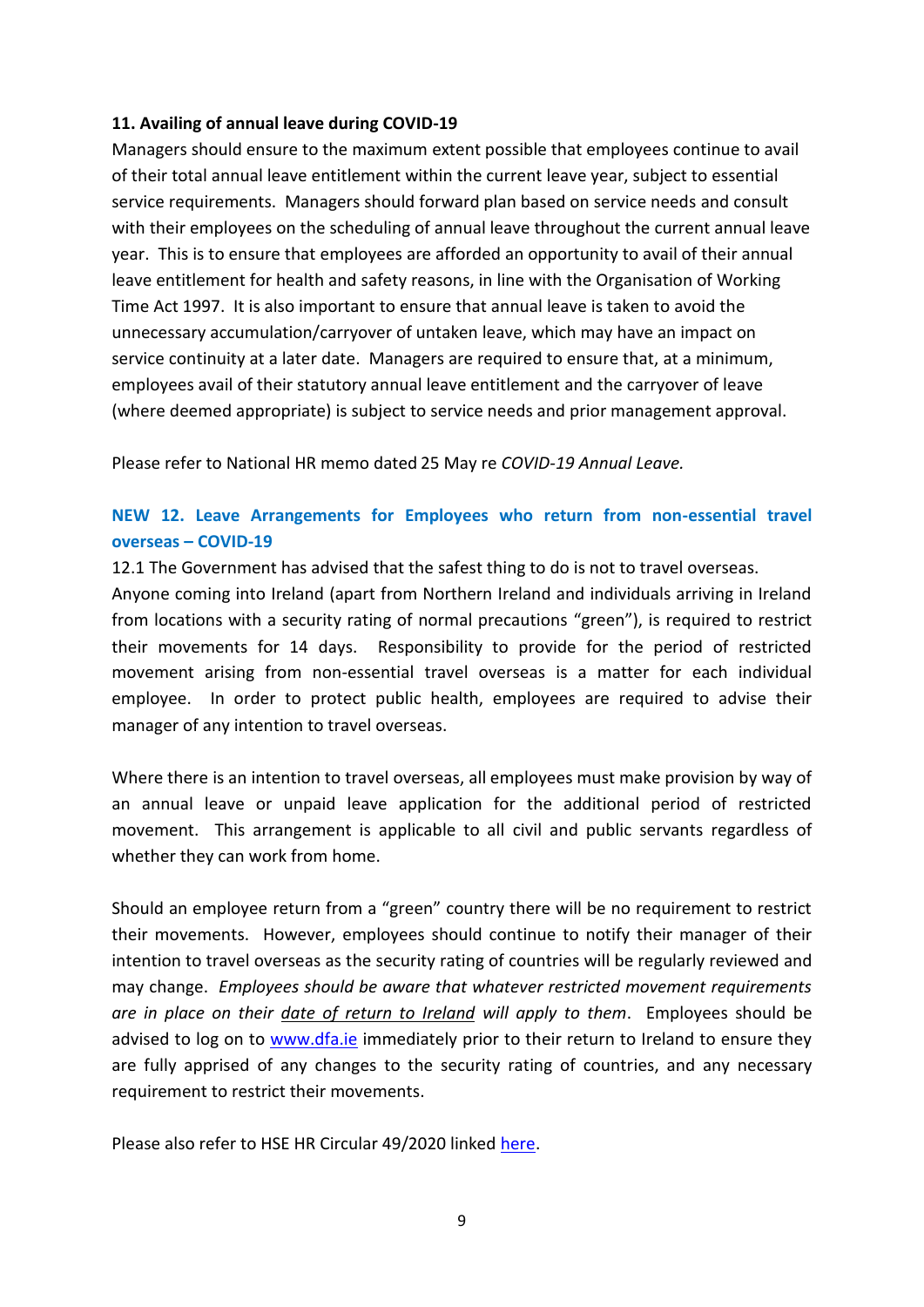#### **13. Requests to postpone, cancel or reschedule pre-booked leave**

13.1 Requests to postpone, cancel or reschedule pre-booked leave should be based on essential service requirements. Where an employee gives his/her consent to a change in existing parental leave arrangements, this should be documented in writing and a revised confirmation document will be required.

## **14. Employees availing of the Shorter Working Year Scheme**

14.1 The expectation is that any shorter working year arrangement that is scheduled will go ahead as planned. Where there is an essential service requirement, it may be possible for employers to cancel/postpone leave to be taken under this scheme with the agreement of the employee. In exceptional circumstances, employers may agree to defer at the employee's request, subject to service requirements.

## **NEW 15 Management of employee relations processes during COVID-19**

The operation of employee relations processes such as performance management, dignity at work, discipline and grievance should continue in accordance with CERS Memo 37/2020: *Resumption of Grievance, Disciplinary and other HR processes – COVID-19.* The objective is to continue facilitating a fair and timely process, whilst protecting the health and safety of the various parties involved.

#### **16. Employees on Probation**

16.1 A flexible and pragmatic approach to the management of staff on probation for both new entrants and promotions should be adopted at this time. The assessment of a probationer's performance should continue and can take place remotely where necessary. Managers should ensure that they have clearly defined objectives and duties that continue to be evaluated on an ongoing basis in line with the usual probationary process. Managers should continue to provide support to enable the employee to perform to the required standards and demonstrate their suitability in the position to which they were appointed.

#### **17. Flexi-time arrangements**

17.1 The normal operation of flexi-time or equivalent attendance management systems, including any flexi-time accruals and deficits, continues to remain temporarily suspended for those employees who are working under different arrangements. This includes those who are working from home and working different shift patterns etc., which are required in order to support social distancing and public health requirements.

Flexi-time arrangements will be re-introduced with effect from 24 August 2020 and/or commencement of the organisation's next viable flexi period. This arrangement applies only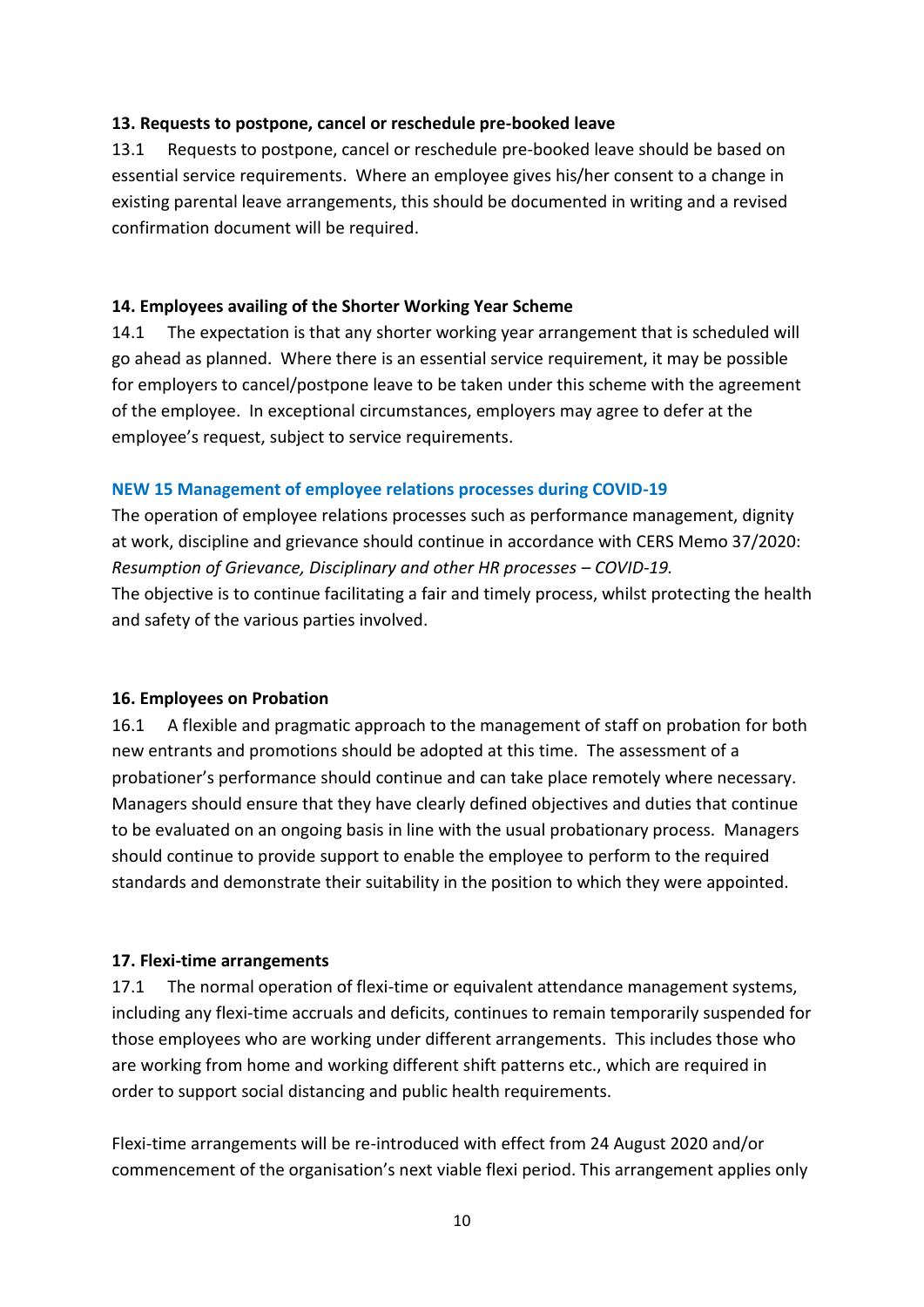in circumstances where employees are attending the employer's work premises and are working their normal, pre-COVID work attendance patterns.

For those employees where flexi-time remains temporarily suspended, this arrangement does not preclude employers from using clocking in and out arrangements for monitoring purposes. Any balances accrued by employees before the suspension of flexible working hours arrangements can continue to remain and be held over until the COVID-19 working arrangements are no longer in place.

## **18. Employees on unpaid leave**

178.1 The COVID-19 pandemic unemployment payment is designed as a short-term response to those who are fully unemployed as a result of the pandemic. In the public health service, there exists a range of leave arrangements, underpinned by job security, which employees may avail of during this period e.g. parental leave etc. These leave arrangements, along with the flexible and innovative work attendance regimes and scope for temporary reassignment within the health service, mean that the pandemic unemployment payment is not available in such circumstances.

## **19. Remote working and claiming tax relief**

Public service employees are not entitled to a daily allowance in respect of working from home during COVID-19. It is open to employees to make claims directly from Revenue in respect of actual costs incurred in working from home at the end of the relevant tax year, in accordance with the relevant tax laws. Any claim in this regard is solely a matter for the individual concerned. Further details for individuals on how to claim expenses on tax returns are available from Revenue at [www.revenue.ie](http://www.revenue.ie/) Please refer to National HR Memo dated 19 May *Tax Relief for Expenses incurred working from home during the COVID-19 pandemic.*

# **20. Guidance on what to do if an employee becomes unwell in the workplace showing symptoms of COVID-19**

20.1 It is important to emphasise that any employee who is feeling unwell should not attend the workplace. This applies to any transmissible illness during this Covid-19 emergency period. The health and wellbeing of employees is of utmost importance and all managers and employees are required to adhere to these guidelines and the most up to date HSE advice in this area.

Please note that up-to-date HSE Occupational Health guidance documents can be accessed online [here.](https://www.hse.ie/eng/staff/workplace-health-and-wellbeing-unit/covid-19-guidance/)